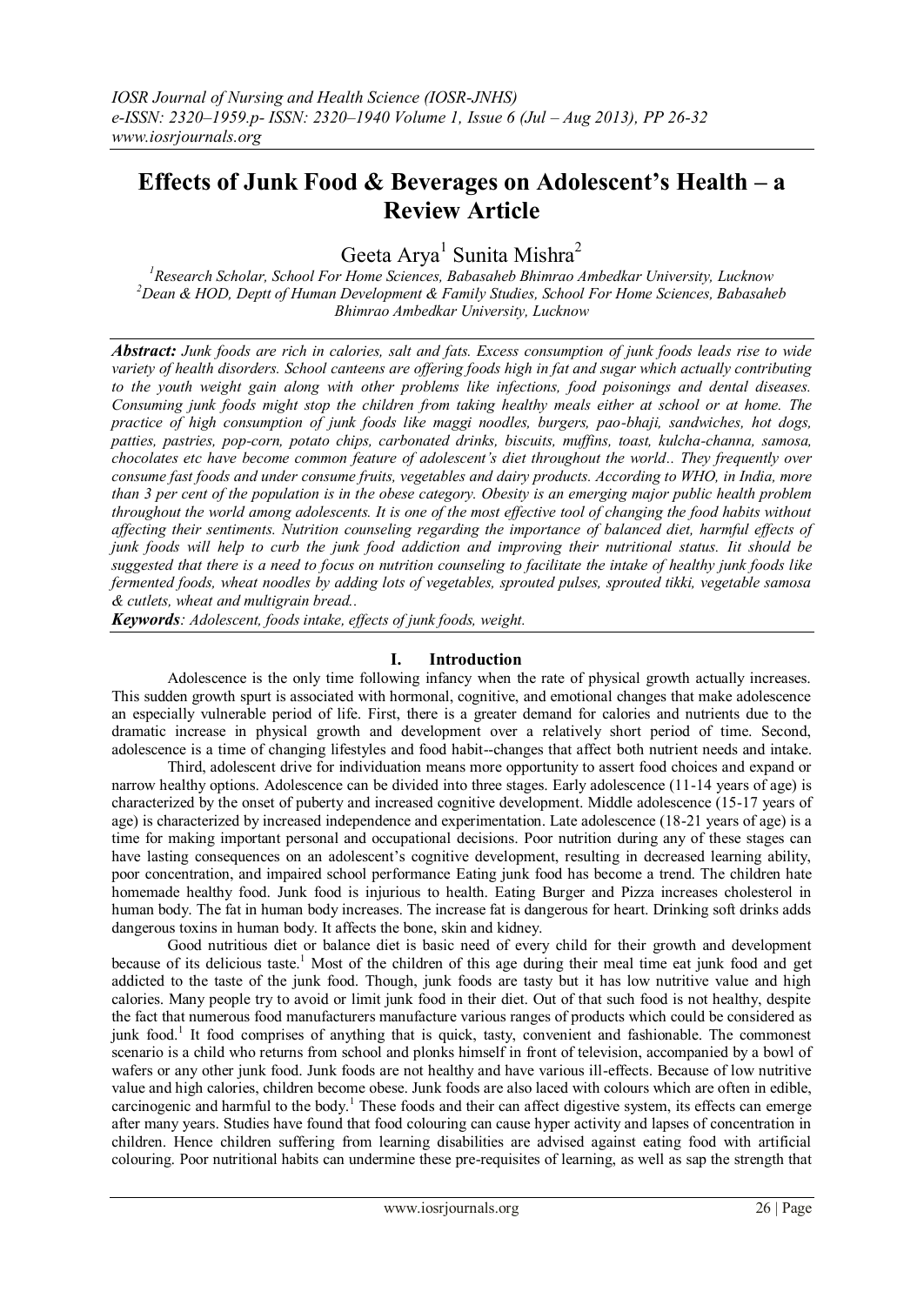children need for making friends, interacting with family, participating in sports and games. Junk foods are often eaten instead of regular food which is not good for health.



Adolescent period is characterized by heavy demands of calorie and proteins. The appetite of the child increases and he tends to consume more carbohydrate foods.Intake of vitamin C and vitamin A may be low due to improper habits of eating snacks*.* Many people try to avoid or limit Junk food in their diets, out of concerns that such food is not healthy despite the fact numerous food manufacturer produce a range of products which could be considered junk food. Nutritionist, doctors, and other health advocates often work to educate people about junk food, encouraging them to eat well balanced diets which contain a high proportion healthy food.

A study of the eating habits of American teenagers found a link between the length of time young people spent in front of the television and the quality of what they ate in later life. Teenagers who watch more than five hours of television a day eat more junk food in adult life than those who view less. Researchers chose just under 2,000 pupils at middle schools and high schools in America and surveyed how many hours of television they watched per day. They returned five years later, when the younger volunteers were in their late teens and the older ones were in their early 20s, and analyzed their diets. The scientists found that those who had been watching most television five years before had significantly higher intakes of fried food, sugary drinks and snacks but much lower consumption of vegetables, fruit and fibre. Average, young adults who watched more than five hours a day of television as teenagers had a 10 per cent higher calorie intake than those who had spent less than two hours a day in front of the box. Their average fast food intake was 15 per cent higher and their consumption of sugary drinks was 17 per cent higher than those who watched least television as teenagers, the study published in the International Journal of Behavioral (corr) Nutrition and Physical Activity, shows. <sup>6</sup>

Healthy nutritious foods have been replaced by the new food mantra - JUNK FOOD! Junk food comprises of anything that is quick, tasty, convenient and fashionable. It seems to have engulfed every age; every race and the newest entrants are children. Wafers, colas, pizzas and burgers are suddenly the most important thing. The commonest scenario is a child who returns from school and plunks himself in front of the television, faithfully accompanied by a bowl of wafers and a can of cola. Children suddenly seem to have stepped into a world of fast foods and vending machines, totally unaware of the havoc they are creating for themselves. For children who have less vision of the heart disease, cancer, high blood pressure or diabetes that might befall them decades later, the tentacles of a junk food environment are virtually inescapable.

Studies reveal that as early as the age of 30, arteries could beginning clogging and lay the groundwork for future heart attacks. What children eat from puberty affects their risks of prostate and breast cancer. Osteoporosis and hypertension are other diseases that appear to have their earliest roots in childhood when lifelong eating habits are being formed. Children are especially vulnerable. Poor diets can slow growth, decay new teeth, promote obesity and sow the seeds of infirmity and debilitating disease that ultimately lead to incurable disease worse make life insufferable. Junk food simply means an empty calorie food.

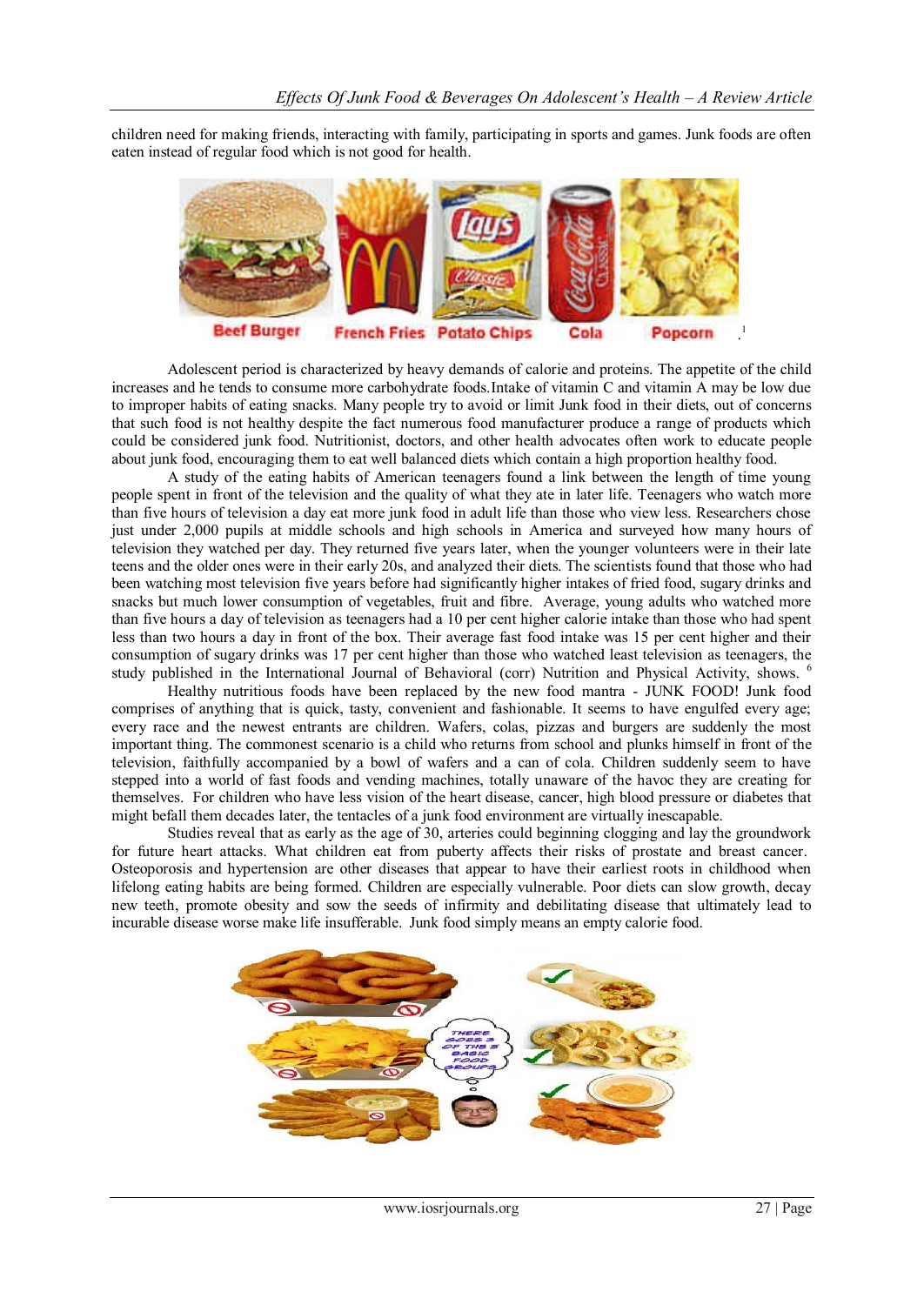

An empty calorie food is a high calorie or calorie rich food which lacks in nutrients such as vitamins, minerals, or amino acids, and fiber but has high energy calories).These foods do not contain the nutrients that your body needs to stay healthy. Hence, these foods that has poor nutritional value is considered unhealthy and may be called as junk food. Junk food is an informal term applied to some foods which are perceived to have little or no nutritional value, but which also have ingredients considered unhealthy when eaten regularly, or to those considered unhealthy to consume at all. The term "Junk food" was coined as a slang in the public interest in 1972 by Michael Jacobson**, Director of the Center for Science, Washington D.C.** Adolescence is a transitional period between childhood and adulthood, which begins from the earliest signs of secondary sexual characteristics development and ends when a person has achieved adult status (WHO, 1995).Hence, dramatic changes and development of the physical, emotional and cognitive functions occur during adolescence. In order to achieve optimal growth and development during adolescence, the nutritional requirements are the highest across the life span. Practicing healthy eating behavior is one of the important factors to meet the nutritional needs of adolescents**.** Adolescent period is characterized by heavy demands of calorie and proteins. The appetite of the child increases and he tends to consume more carbohydrate foods. Intake of vitamin C and vitamin A may be low due to improper habits of eating snacks*.*

### **Effect Ofjunk Food and Beverages**



Eating junk food causes

- Weight gain (Obesity)
- Diabetes
- **Heart diseases**

### **Obesity**

The effects of junk food include nutritional deficiencies, obesity, increased cholesterol levels, cardiac problems and many other threatening health hazards. Most of these quick and convenient meals contain high amount of sodium, which increases and aggravates the risks of high blood pressure. According to the recommendations of the National Research Council of the National Academy of Sciences 1,200 - 1,500 mg of sodium is the daily sodium requirement for adults. Although the body requires minimum quantities of sodium, too much sodium contributes to high blood pressure. Sodium can also lead to building-up of fluids in case of people who are suffering from people with congestive heart failure, cirrhosis, or kidney disease. Fast food is loaded with calories from refined sugar and fats (especially, the artery-clogging saturated and hydrogenated fats, which are repeatedly reheated to high temperatures for frying purposes).

Another issue in the fast food industry is the health hazards that fast food chains are prone to. A particular hazard is the E-coli bacteria that meat products are susceptible to. Because of the long supply chain through which fast food chains operate in, the handling and sourcing of the meat is very hard to monitor. Eating fast food and leading a sedentary lifestyle leads to obesity. Obesity leads to other complications like increase in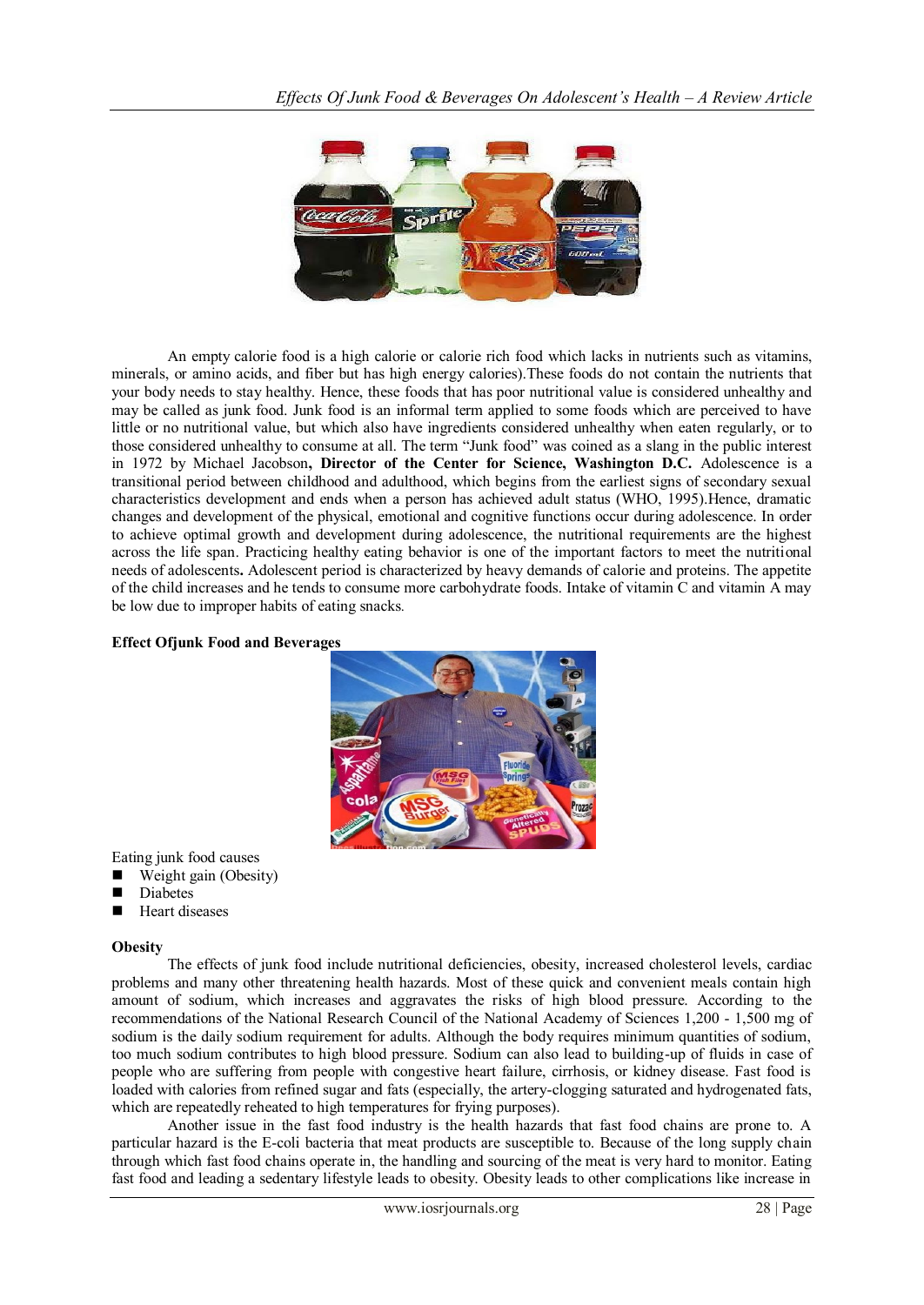the cholesterol level, blocking of the arteries, the increased risk of coronary diseases, in addition to the general physical discomfort posed by the extra weight. Fast food is also addictive and hence it is very difficult to give up on their greasy and fatty foods and carbonated drinks and switch to healthier option Structured teaching programme is one among theme thuds of health education. It helps the adolescents to get adequate knowledge regarding the ill or harmful effects of fast foods. If they get adequate knowledge it helps them to overcome the harmful effects in a prior stage. In turn it will help them or encourage them to seek appropriate and timely medical advice. Though many studies are conducted in the field of harmful effects of fast foods on health, the researcher could not find any valid study to assess the effectiveness of structured teaching programme on knowledge of adolescents regarding the harmful effects of fast food on health. Hence the researcher felt the need for a study to find the effectiveness of structured teaching programme on knowledge regarding the harmful effects of fast food on health among adolescents in selected PU College of Raichur.

Obesity is an emerging pandemic of the new millennium. This has profound public health consequences, as 70 percent of overweight children become overweight adults. **(1)** Obesity is defined as an excess of body fat as measured by Body Mass Index (BMI) ratio in adults – this is calculated by dividing weight in kilograms by height in meters squared. In adults, a BMI over 25 are classified as overweight and over 30 as obese (classes I, II or III or moderate, severe or morbidly obese).

According to Swaminathan a person whose body weight is higher than normal by 15-20 percent is considered as overweight and by 25 percent is considered as obese. Obesity has increased in both developed and developing countries although the pace and pattern differ from country to country. It has profound public health consequences, as seventy percent of the overweight children become overweight adults. Fat and sugar in combination are capable of producing a dopamine-driven surge of intense pleasure in people with a propensity for addictive behavior. On the other side, it must be noted that they are hazardous to health too. High fat content, particularly cholesterol, sugar and salts have their adverse effects on health. Soaring calorie content with sugar can lead to obesity.

In a study done in Beijing, China and published in the year 2008 revealed eating junk food is a popular event among children and adolescents between the age of 8 The results revealed that the percentage of overweight and obese children are growing in Tamil Nadu also, like in the other states of India and globally.

Obesity and overweight were seen more in girls and underweight seemed to be more in boys indicating an increasing trend in the percentage of obesity among girls compared to boys. So it was concluded that the increasing trend of the modern day epidemic of overweight and obesity in children calls for immediate action to reduce the incidence through appropriate nutrition intervention programmes involving school children, their parents and school authorities. If immediate measures are not taken the condition can lead to serious problems beyond repair. In short the study showed that life style pattern like family history, minimum physical activity, long duration of screen time, snacking during screen time, dining outside very frequently and sleep pattern of the child do contribute to childhood obesity. Dietary habits like frequent consumption of deep fat fried fleshy foods; fast food consumption and soft drinks consumption play a vital role in increasing the number of obese children. So it was concluded that the increasing trend of the modern day epidemic of overweight and obesity in children calls for immediate action to reduce the incidence through appropriate nutrition intervention programmes involving school children, their parents and school authorities. If immediate measures are not taken the condition can lead to serious problems beyond repair.

Several studies have been done in India to assess the prevalence of overweight and obesity among the adolescents. A study conducted among the affluent public school children in New Delhi, revealed prevalence of overweight and obesity of about 25 percent and 7 percent, respectively (Kapil et al 2001). Another study done in Delhi reported a combined overweight and obesity prevalence of 16.6 percent (Stigler et al 2011). Yet another study done in Delhi revealed the prevalence of overweight and obesity to be 13 and 9.3 percent respectively (Kaur et al 2008). Similarly the reported prevalence of overweight and obesity among the affluent adolescent school children in Chennai, Tamil Nadu was about 15 percent3 (Subramanyam et al 2003). The result of studies conducted among adolescents from Punjab Maharashtra, Gujarat, Bangalore, Hyderabad and South India revealed that the prevalence of overweight and obesity was high ranging from 11 percent to 29 percent (Goyal et al 2010;Laxmaiah et al 2007; Aggarwal et al 2008; Khadilkar et al 2004; Bharati et al 2008).A study was conducted to assess the prevalence of obesity and overweight among adolescents in Dayanand medical college, Ludhiana, Punjab, India. Thousand samples were selected by random, purposive sampling. Data were collected by Questionnaire regarding dietary habits and life style. The results were analyzed statistically by applying students't-test, *Z*-test and Chi-square (2) test. *P*-value <0.05 was taken as significant .Result of this study showed that there is no significant difference between boys and girls. A significantly greater number of boys (15%) as compared to girls (10.2%) were overweight. Out of the total obese children, significant percentages (82.3%) were non-vegetarian, where as only 8.8% of vegetarians and ovavegetarians were obese. They concluded that the incidence of obesity/overweight was found to be significantly higher in those adolescents who ate meals outside home. A study was conducted to assess the effects of fast food on energy intake in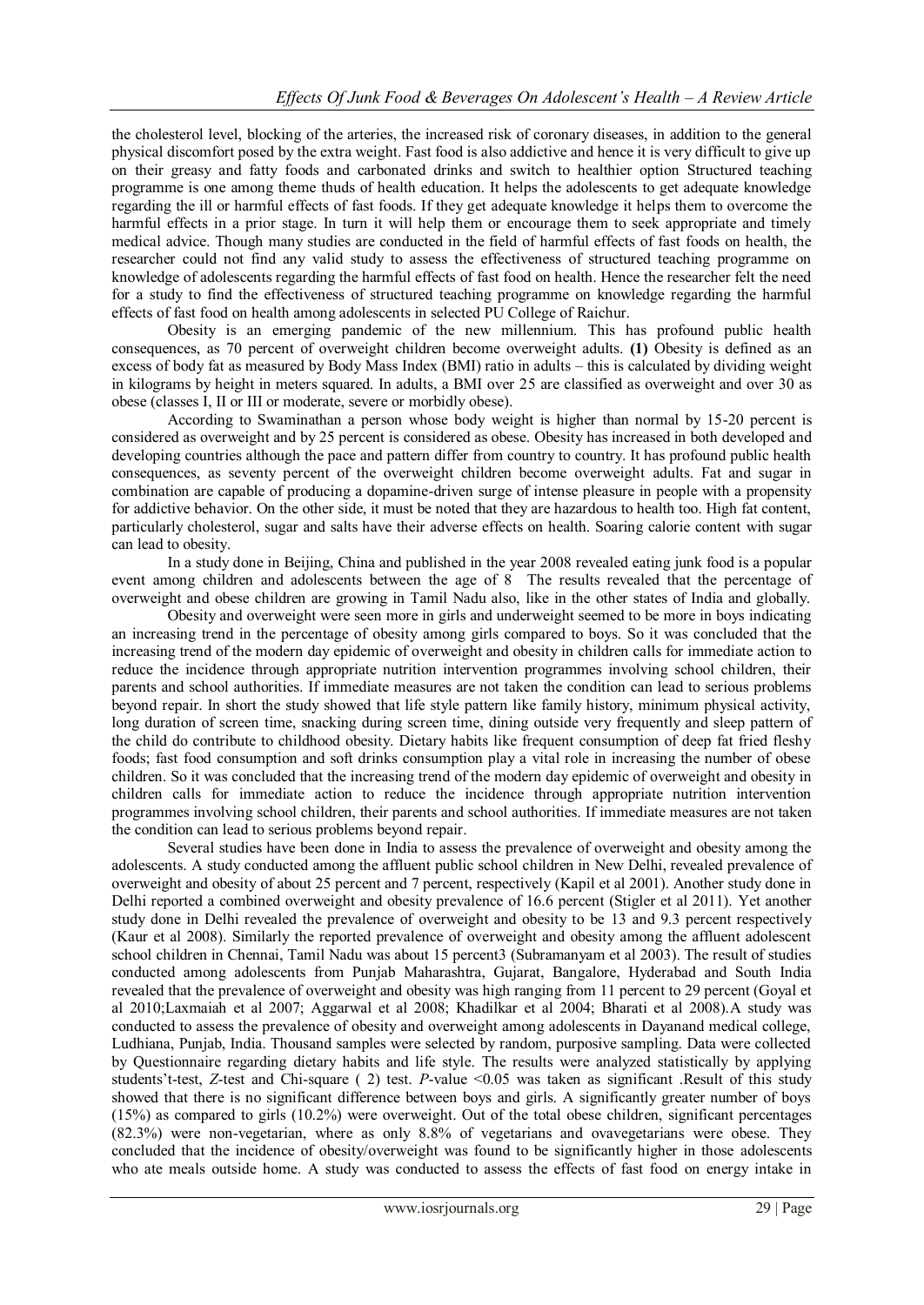overweight versus lean adolescents in Boston, USA. Fifty-four samples (26 overweight, 28 lean) were selected by convenient sampling method. Data were collected by telephone interviews. Result of the study showed that mean [average] energy intake from the fast food meal among all participants was extremely large (1,652 kcal =calories). Overweight participants ate more than lean participants whether energy was expressed in absolute terms (1,860 vs. 1,458 kcal) or relative to estimated daily energy requirements (66.5 percent vs. 57 percent).

They concluded that overweight participants tended to under-report total energy intake compared with lean participants.

# **II. Weight Gain**

According to the Massachusetts Medical Society Committee on Nutrition, fast food is especially high in fat content, and studies have found associations between fast food intake and increased body mass index (BMI) and weight gain Fast food comprises a growing portion of food eaten outside the home. In 1953, fast food accounted for 4% of total sales of food outside the home; by 1997, it accounted for 34%. As a percentage of discretionary food expenditure, fast food doubled from 20% in the 1970s to 40% by 1995. Finally, as a percentage of total energy intake, fast food quintupled from 2% in the 1970s to 10% in 1995.One-third of US adults report having eaten at a fast food outlet on any given day; 7% of Americans eat at a fast food restaurant daily.

Our brain is the organ in affecting how we think and move. Fast food and junk food are very low in nutrients; instead they are full with colorings, flavors and preservatives. Researchers have shown that junk food might cause dyslexia, ADHD (attention deficit hyperactivity disorder) and worse is autism. An individual's mood and attention are highly influenced by the food taken, which means it will affect the concentration. The effects of fast food include nutritional deficiencies, obesity, increased cholesterol levels, cardiac problems and many other threatening health hazards. Most of these quick and convenient meals contain high amount of sodium, which increases and aggravates the risks of high blood pressure. According to the recommendations of the National Research Council of the National Academy of Sciences 1,200 - 1,500 mg of sodium is the daily sodium requirement for adults. Although the body requires minimum quantities of sodium, too much sodium contributes to high blood pressure. Sodium can also lead to building-up of fluids in case of people who are suffering from people with congestive heart failure, cirrhosis, or kidney disease

A study was conducted to assess the socio-environment, personal and behavioral predictors of fast food intake among adolescents in Minnesota schools, USA. 806 samples were selected by random sampling method.

Result of this study showed that personal and behavioral factors, including concern about weight and use of healthy weight-control techniques, were protective against increased fast-food intake. Sports team participation was a strong risk factor for increased fast-food intake among males. They concluded that addressing socio-environmental factors such as acculturation and home food availability may help reduce fastfood intake among adolescents. Additionally, gender-specific intervention strategies, including working with boys' sports teams, family members and the peer group, and for girls, emphasizing the importance of healthy weight-maintenance strategies and the addition of flavorful and healthy food options to their diet, may help reduce fast-food intake.13

### **III. Diabetes**

Dense sugar content can cause dental cavities and type 2 diabetes mellitus. A short-term adverse effect as a result of eating junk foods, lack of energy which occurs because junk foods don't provide essential nutrients, even though they can be very much sufficing, due to which one feels weakened. Unfortunately, Meals consisting of junk food don't fill up for long. Because they are lacking in fibre, and are made of processed foods, they are rated high on the glycaemic index, which means they provide a quick rise in blood sugar, but this also falls quickly, and giving rise to hunger.. The high levels of sugar in junk food which puts metabolism under stress; when refined sugar is taken, the pancreas secretes high amounts of insulin to prevent a dangerous spike in blood sugar levels. Because fast food and junk food don't contain adequate amounts of protein and good carbohydrates, the blood sugar levels suddenly drops after eating, resulting with grumpy, fatigued feeling and a craving for sugar. Another pathway which acetyl CoA is involved is in formation of ketone bodies, which is inactive when energy levels are high, but is active in case when impaired glucose tolerance sets in. Carbonated soft drinks, in addition to towering amount of sugar reportedly contain methylglyoxal (MG), which is strongly associated with human carbonyl stress. Fried and processed food, contains high amounts of trans fats, saturated fats in addition to ox cholesterol. Ox cholesterol is a little-known type of cholesterol which may prove to be a lethal compound to heart health as reported by Scientists from China in the National Meeting of the American Chemical Society in August 2009.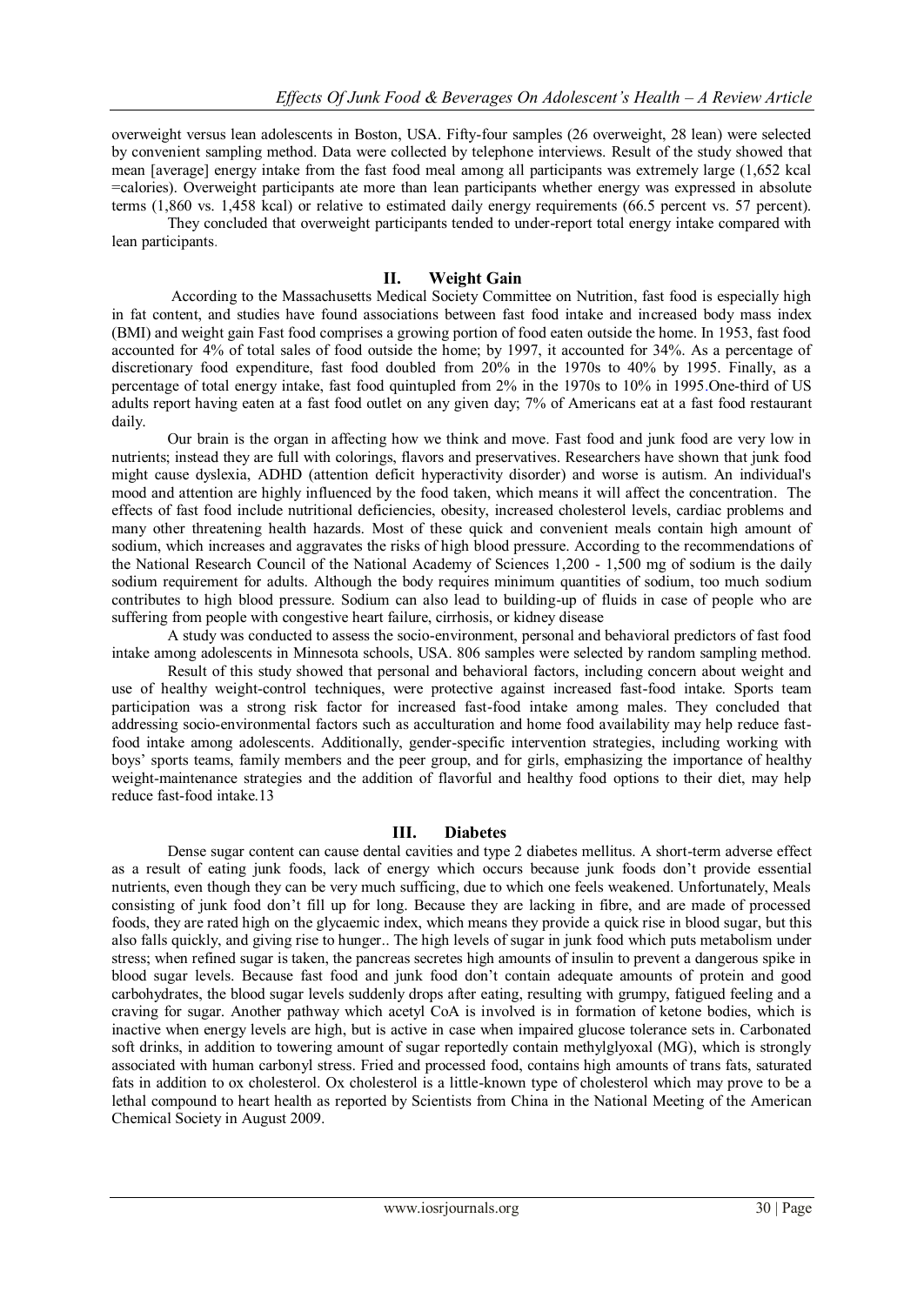# **Heart Disease**

Fast foods have high level of fat and sugars that are not only unhealthy but addictive and that creates a vicious cycle making it hard for children to choose healthy food. High content of trans fat in commercially available fast foods predispose children to risk of future heart diseases. Energy Density of fast food is more than twice the recommended daily allowance for child taken measure to liberalize the international trade to reduce the cost of food grains. However, trade liberalization has led to massive infiltration of Indian market with fast food joints. Imposing heavy tax on imported and manufactured readymade food items might control this encroachment.en]. Fast food intake leads to higher proportion of calories being derived from total and saturated fat .moreover, the micronutrient content (carotene, vitamin A, vitamin C) of the fast food is also low levels of calcium and magnesium in the taken measure to liberalize the international trade to reduce the cost of food grains. However, trade liberalization has led to massive infiltration of Indian market with fast food joints. Imposing heavy tax on imported and manufactured readymade food items might control this

encroachme

# **High Blood Pressure**

High sodium level has been clearly implicated as the causative factor for high blood pressure. Sodium is known to affect renin-angiotensin system in kidneys, which produces vasoconstrictive effects on arterioles, leading to development of high blood pressure. Also the salts used for the preparation has an impact of their excretion through kidneys, thus having an effect on renal system. High cholesterol from junk food also affects liver on the long run where it is metabolized as its trains liver, damaging it eventually.. Cholesterol and salt are known to set off blood pressure, stroke and heart diseases in a chain. Excessive salts can affect functioning of kidneys too. Excess fats and oils along with spices added in these foods act as an irritant to gastric mucosa leading to excess secretion of hydrochloric acid, landing in gastritis. Poor concentration is another result of junk food habit known to affect in immediate and medium term periods. When a sumptuous junk meal rich in oil is taken, there is a feeling of drowsiness and failure to concentrate. The junk food eating over a sustainable period of time can drop blood circulation due to fat accumulation. Lack of vital oxygen, nutrients and proteins particularly can stale the grey (brain) cells temporarily. Most of the times these junk foods contain colours, which are often inedible, carcinogenic and harmful to the body. Flavourings and colourings can be allergic causing asthma, rashes and hyperactivity. Animal studies on rats have demonstrated the ill effects of consuming junk foods during pregnancy which affects the health of foetus.

# **IV. Conclusion**

About one fourth of the adolescents skipped breakfast on at least one day during the school week. A greater proportion of adolescents studying in the private schools skipped breakfast than those studying in government schools. It most probably has to do with the early school timings of the private schools. Moreover students from private schools have to board their school buses at least an hour before the school starts. The percentage of adolescents who skipped breakfast (23.3%) in this study is in concordance to the studies done in the United States (Story et al 2002). Only 27.1 per cent of the adolescents always brought lunch to school. In fact none of the participants from the government schools ever brought lunch to school. As a result 84.5 per cent of the adolescents from government schools consume junk food which could be cheap and easily available near the school premises. The study findings show that 41.4 per cent of the adolescents do not have dinner with parents and 21.2 per cent adolescents have dinner while watching television. Mass media had been found to be an influential factor affecting the food choices of children (Story et al 2002). The study found that 45.7 per cent of the adolescents go out for dinner at least once a week. In fact eating out is strongly associated with junk food consumption ( $p = 0.001$ ). Adolescents who go out for dinner have a two times higher chance of consuming junk food as compared to those who never dined out. Also adolescents who consume moderate amounts of vegetables and fruits daily were less likely to eat junk food compared to those who took low amounts of vegetables and fruits. These factors found to be significantly associated with junk food consumption had also been confirmed in other studies (Story et al 2002; Neumark et al 2003). Parental modelling of eating was found to be a significant factor associated with vegetable and fruit consumption. This has also been revealed in studies done in various European countries (Baronowski, 1997). The present study tries to understand some of the environmental and personal factors influencing adolescents' eating behaviour and food choices. Conclusions of this study are that early school timings act as a barrier to having regular breakfast that results in skipping of breakfast by the adolescents; vast majority of the adolescents consume junk foods of some kind or the other on a daily basis, government school adolescents consume more unhealthy junk items; majority of the adolescents feel that the benefits of eating more vegetables and fruits were not taught at school; place of lunch, family meal (dinner), eating dinner out and moderate consumption of vegetables and fruits are important factors influencing junk food consumption by adolescents; and last but certainly not the least, better economic status, bringing lunch to school, family meal (dinner), parental modelling of eating, availability and accessibility contribute to moderate